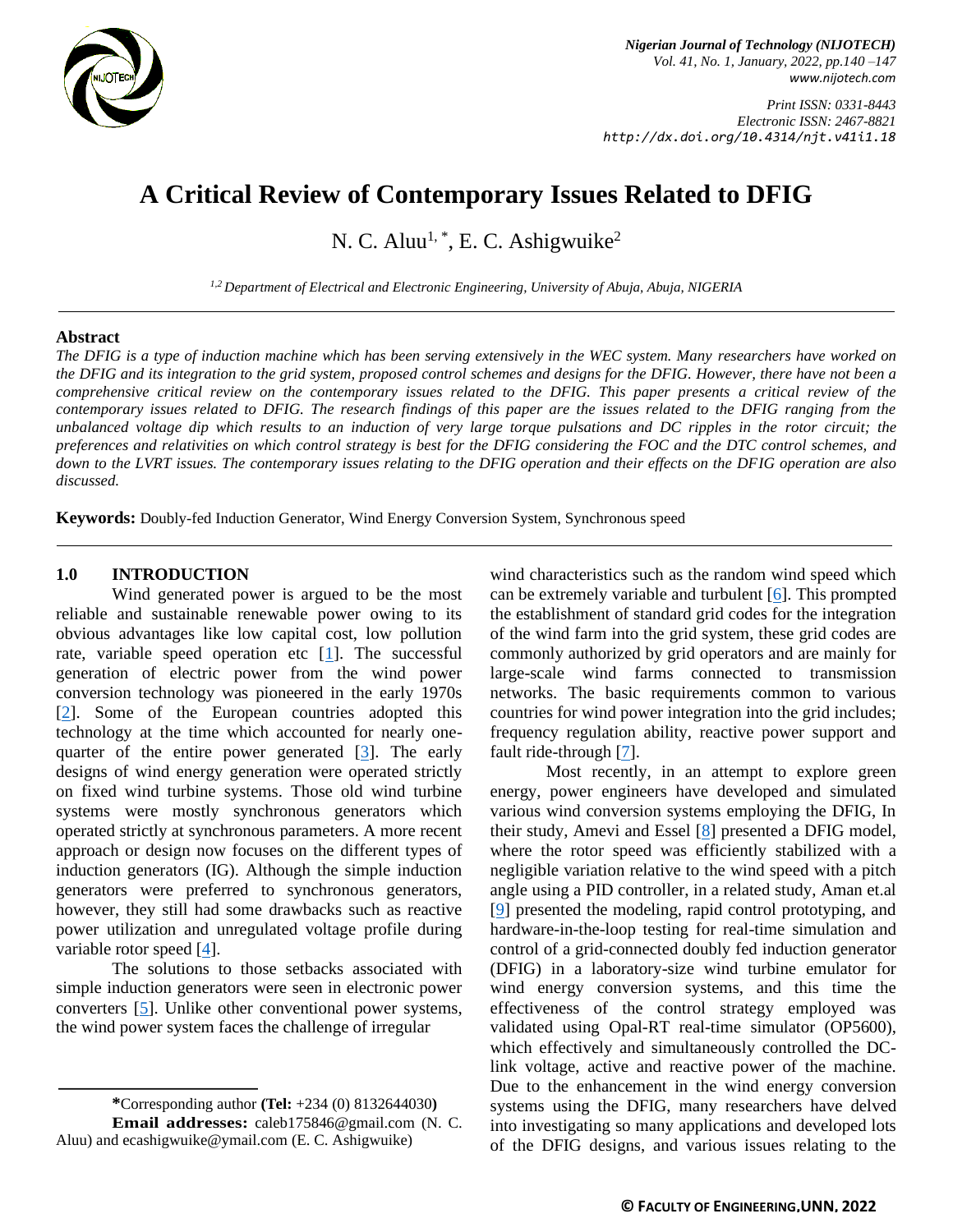DFIG operation has been observed and investigated. Hence, this paper presents a critical review of the contemporary issues related to the operation of DFIG. This study, therefore deals with some of the contemporary issues related to the DFIG. It highlights the different areas that many researchers have contributed in the operation of DFIG and reviews some of the contemporary issues associated with the DFIG. There are many issues relating to the operation of DFIG, however, the major issues are centered on; Unbalanced grid voltage issues, Control strategies of the DFIG, and the Low Voltage Ride-through of the DFIG.

# **2.0 SYNOPSIS OF DOUBLY-FED INDUCTION GENERATOR (DFIG)**

A typical grid connected DFIG is shown in fig.1. the stator of the DFIG is connected through a transformer to the grid, while the rotor of the DFIG is connected to the grid via slip rings and mostly back-to-back connected power electronic converters. The DFIG can successfully operate on variable speed and frequency operation while controlling the active and reactive power generation of the system. It is a very good alternative to synchronous generator since it can operate like a synchronous generator at sub-synchronous and super-synchronous speed. The DFIG technology allows extracting maximum energy from the wind for low wind speeds by optimizing the turbine speed while minimizing the mechanical stress on the turbine during the gusts of wind. The power electronic converters of the DFIG can be tuned to regulate the absorption and generation of real and reactive power to and fro the grid, thus eliminating the need for installing capacitor banks [\[10\]](#page-5-9).

The overall control scheme of the DFIG is divided into two subsystems namely the electrical and mechanical control systems. These controls have distinct job descriptions but their main aim is to control the power injected into the grid [\[11\]](#page-5-10).While the active power control is done by the rotor side converter (RSC), the reactive power control is done by both the RSC and the grid side converter. The mechanical component of the DFIG system plays the role of ensuring optimal mechanical power extraction from the turbines with reduced mechanical losses using the pitch adjustment technique.

The electrical component of the DFIG system ensures the voltage and current limits of both the grid and the machine are not exceeded and that the DC-link voltage and RSC terminal voltage are within range. It also goes further to ensure the standard grid codes as regards power quality and fault ride-through of the DFIG is met.



**Figure 1:** Grid connected DFIG [\[12\]](#page-5-11).

The positive  $(dq)$ + and negative  $(dq)$ - synchronous rotating reference frames are the most popular expressions conventionally used to model the DFIG based on the fifthorder two-axis representation, and the model of DFIG is commonly known as the "Park model" [\[13\]](#page-5-12). Fig.2. depicts the equivalent circuit model of the DFIG, where RSC and GSC is the rotor side converter and grid side converter respectively, Pm, Ps and Pr are the mechanical power, stator and rotor power respectively.

where  $V_{ds}$ ,  $V_{qs}$ ,  $V_{dr}$ ,  $V_{qr}$  are the direct and quadrature components of the stator and rotor voltages respectively;  $R_s$ ,  $R_r$  are the stator and rotor resistance of the DFIG;

 $I_{ds}$ ,  $I_{qs}$ ,  $I_{dr}$ ,  $I_{qr}$  are the direct and quadrature components of the stator and rotor currents respectively,  $\Psi_{ds}$ ,  $\Psi_{\text{qs}}$ ,  $\Psi_{\text{dr}}$ ,  $\Psi_{\text{qr}}$  are the direct and quadrature components of the stator and rotor flux respectively,  $\omega_s$ ,  $\omega_r$  are the synchronous and rotor speed of the DFIG respectively.

Ls , Lm, L<sup>r</sup> are the stator inductance, magnetizing inductance and rotor inductance respectively.

#### **3.0 UNBALANCED GRID VOLTAGE ISSUES**

Unbalanced grid voltage occurs due to unsymmetrical faults, which induce unbalanced voltage and current values into the grid.

This phenomenon has been given little or no attention by researchers, while the symmetrical fault analysis has been investigated by many researchers. In reality, however, unsymmetrical faults happens much more frequently than symmetrical fault  $[14]$ . This can occur in a weak power grid and during normal operation as identified in [\[15-17\]](#page-5-14). Under this unbalanced voltage state, the DFIG produces an electric torque which has very large pulsations at twice the grid frequency, which can cause wear and tear of the gearbox, acoustic noise at low levels, and at high levels can damage the rotor shaft, gearbox and induce large voltage ripple in the dc link of the back-to-back voltage source converter that can damage the dc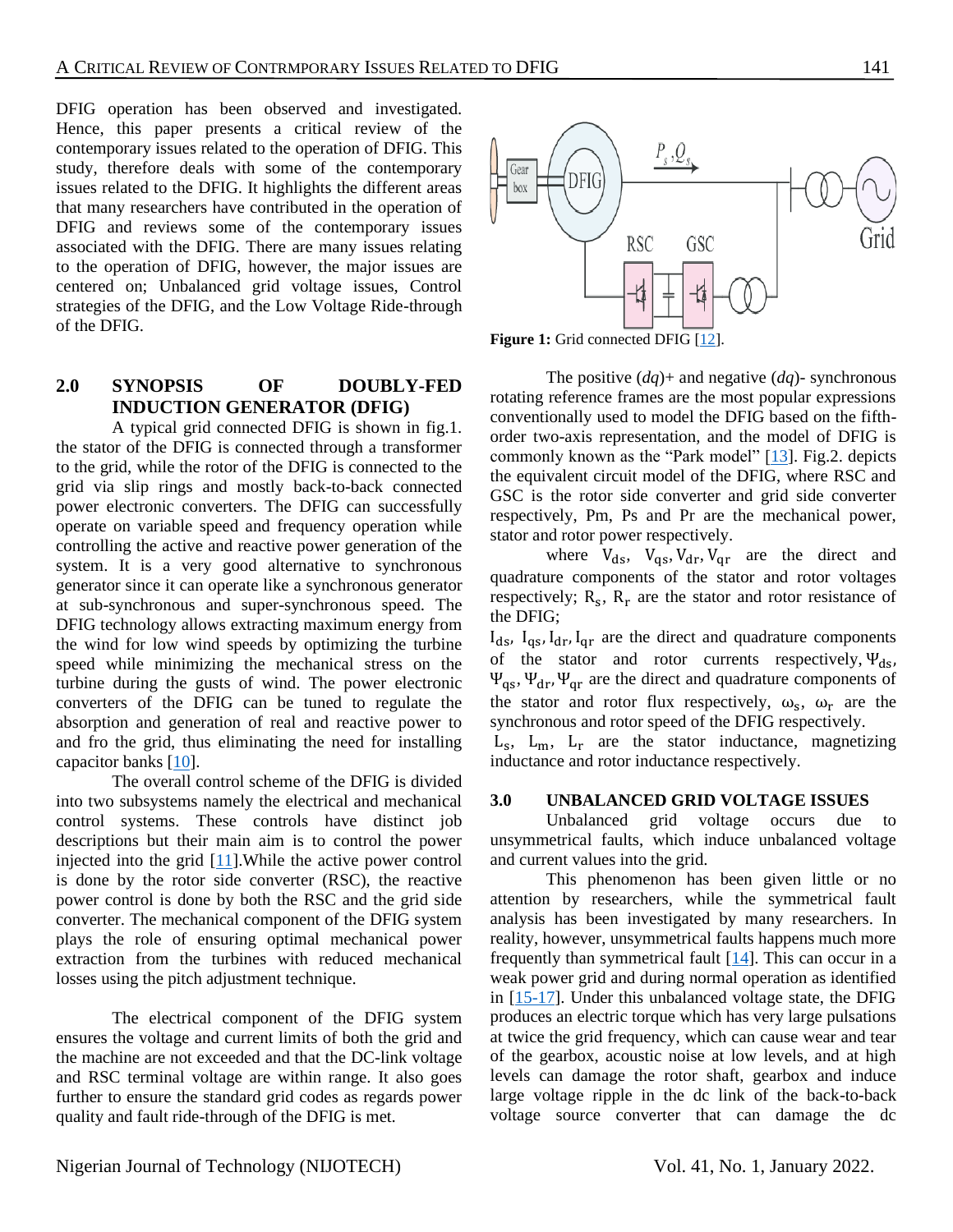capacitance [\[14,](#page-5-13) [17\]](#page-5-15).Recently, interest has been developed towards controlling the effect of the unbalanced grid voltage on the DFIG, literature [\[17\]](#page-5-15) presented the "grid flux oriented" control scheme which was aimed at enhancing the standard speed and reactive power control with controllers that can compensate the issues related to unbalanced voltage grid by eliminating the large torque and reactive power pulsations. However, the control scheme did not consider the grid side converter in his analysis, which leaves the DC link unprotected during unbalanced grid voltage conditions. On the control system of DFIG under unbalanced grid voltage, [\[17,](#page-5-15) [19\]](#page-5-16) presented a feedforward loop on the classical-field oriented current (FOC) controller to reduce the resulting torque ripple, which [\[14\]](#page-5-13) agreed was simple and robust.



**Figure 2:** Equivalent circuit model of the doubly-fed induction generator (DFIG). (a) Equivalent circuit model of the DFIG in the positive dq reference frame rotating at the synchronous speed  $\omega_1$ ; and (b) equivalent circuit model of the DFIG in the negative dq reference frame rotating at the synchronous speed  $\omega_2$ .

However, its ability was dependent on the filter. Literatures [\[20-25\]](#page-5-17) worked on the detailed definition of the instantaneous active and reactive power that can be used to model and operate the grid connected VSC under unbalanced grid voltage conditions. In a related work, [\[18\]](#page-5-18) proposed a STATCOM controlled grid VSC which supplies reactive power to make up for the unbalanced grid voltage. Its performance depended on the current ratings of grid VSC and impedance between the fault location and the generator terminal. A dual-sequence field-oriented controller (FOC) was proposed in [\[14\]](#page-5-13), the rotor VSC was controlled to limit the torque pulsation, and the grid VSC was controlled to limit the dc voltage ripple. The results of the proposed control scheme effectively reduced the torque

pulsations and dc ripples. To solve this problem, however, the scheme was limited to dedicated grid systems, when in reality, the doubly-fed induction wind generator is mostly found in rural areas where the grid system is very weak.

#### **4.0 CONTROL ISSUES OF DFIG**

Since the development of the DFIG for wind power conversion and integration into the grid, a number of control strategies of the DFIG has been developed and implemented by researchers, ranging from the common vector control schemes of DFIG to the Direct torque control of the DFIG and some other control configurations springing out.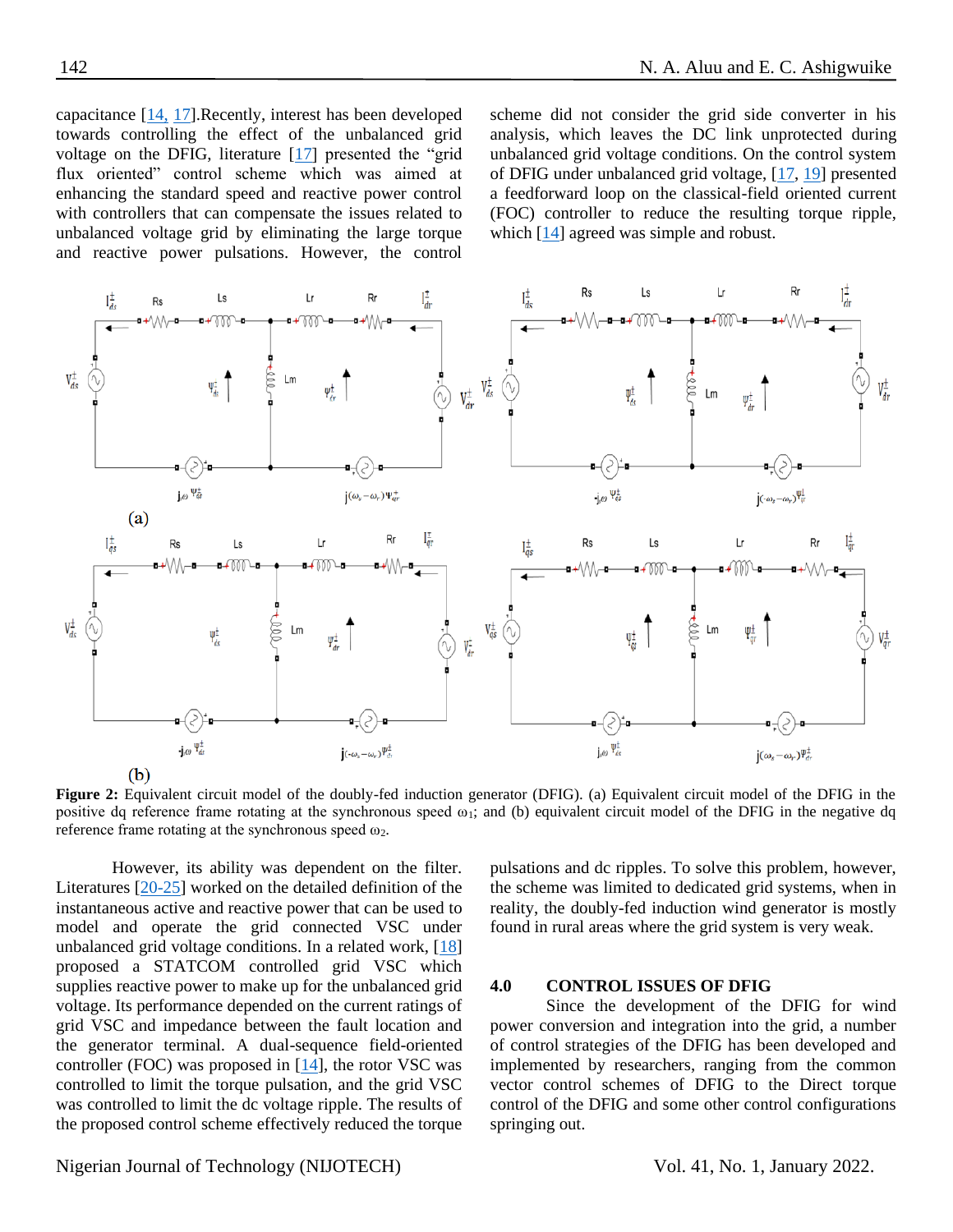#### *4.1 Vector Control Approach*

This is the most common control strategy of the DFIG. It basically involves transforming the 3-phase variable of the synchronous axes (a,b,c) into the d-q reference frame. A lot of work has been done extensively with the vector control strategy [\[14,](#page-5-13) [17,](#page-5-15) [26,](#page-6-0) [27\]](#page-6-1). The Vector or Field oriented control (FOC) is seen as the standard technique for the control of induction machines in general [\[18,](#page-5-18) [28\]](#page-6-2).

#### *4.1.1 Dual Sequences—Positive and Negative Sequences Field-Oriented Current Controller*

Assuming the DFIG itself is symmetric, the voltage equations of positive and negative *dq* sequences in generator convention are listed as in equation (1).

$$
\begin{bmatrix}\nv_{ds}^{\pm} \\
v_{ds}^{\pm} \\
v_{dr}^{\pm} \\
v_{qr}^{\pm}\n\end{bmatrix} = \begin{bmatrix}\n-R_s i_{ds}^{\pm} & -( \pm \omega_s \Psi_{qs}^{\pm}) & -\frac{d\Psi_{ds}^{\pm}}{dt} \\
-R_s i_{qs}^{\pm} & + (\pm \omega_s \Psi_{ds}^{\pm}) & +\frac{d\Psi_{qs}^{\pm}}{dt} \\
-R_r i_{ds}^{\pm} & -(\pm \omega_s - \omega_r) \Psi_{qr}^{\pm} & +\frac{d\Psi_{qr}^{\pm}}{dt} \\
-R_s i_{ds}^{\pm} & -(\pm \omega_s - \omega_r) \Psi_{qr}^{\pm} & +\frac{d\Psi_{qr}^{\pm}}{dt}\n\end{bmatrix} (1)
$$

In (1),  $\omega_s$  is the stator electrical angular velocity, and  $\omega_r$  is the rotational speed of rotor times the number of pole pairs *ωm·*P.

The positive and negative sequences are completely decoupled as shown in (1), thus the DFIG can be controlled in positive and negative *dq* sequences independently  $[14]$ . The controller of rotor VSC is designed from (1), which uses rotor voltages to control stator currents, and uses stator currents to control active and reactive power as shown in Fig.3.

In rotor VSC controller, the cross-coupling terms between *d* and *q* are  $(\pm \omega_s - \omega_r)\Psi_{qr}^{\pm}$  and  $(\pm \omega_s - \omega_r)\Psi_{qr}^{\pm}$ . They are different in positive and negative sequences. In order to completely decouple *d*- and *q*-axes, these crosscoupling terms are feedforwarded and added with the outputs of PI controllers. A unique FOC for the DFIG, called stator-FOC was presented in [\[29-31\]](#page-6-3) that had the system model represented in the synchronously rotating *dq* reference frame. This algorithm allows a decoupled control of the dual sequence (positive and negative sequence of P and Q) by regulating the *dq* components of the rotor currents that are injected to the DFIG [\[32\]](#page-6-4), [\[33\]](#page-5-12), and [\[34\]](#page-6-5). The FOC current control algorithm allows a decoupled control of the dual sequence (positive and negative sequence of P and Q) by regulating the *dq* components of the rotor currents that are injected to the DFIG [\[35\]](#page-6-5). In this control strategy, the rotor side acts as a current controlled

converter whose variables are referred to a rotating reference frame that is oriented alongside the stator magnetic flux vector position as shown in fig.4. Literatures [\[29,](#page-6-3) [36\]](#page-6-6) gave a detailed description of the FOC for DFIG.



**Figure 3:** Dual sequence current controller of rotor VSC [\[12\]](#page-5-11)

Recently, the sensor-less FOC or Direct Torque Control has been argued to be a better alternative to FOC especially when the DFIG is operating at a super-synchronous mode [\[39\]](#page-6-7) and also the sensor-less nature of the DTC simplifies the model and makes it easier.



Figure 4: Vectorial diagram in the dq reference frame, considering a field-oriented control scheme [\[32\]](#page-6-4).

#### *4.2 Direct Torque Control (DTC) Scheme*

The Direct torque control, also known as the sensor-less vector control was introduced in the late 90's [\[38,](#page-6-8) [39\]](#page-6-7). While the FOC is based on stator current control in the field rotating reference frame using PWM inverter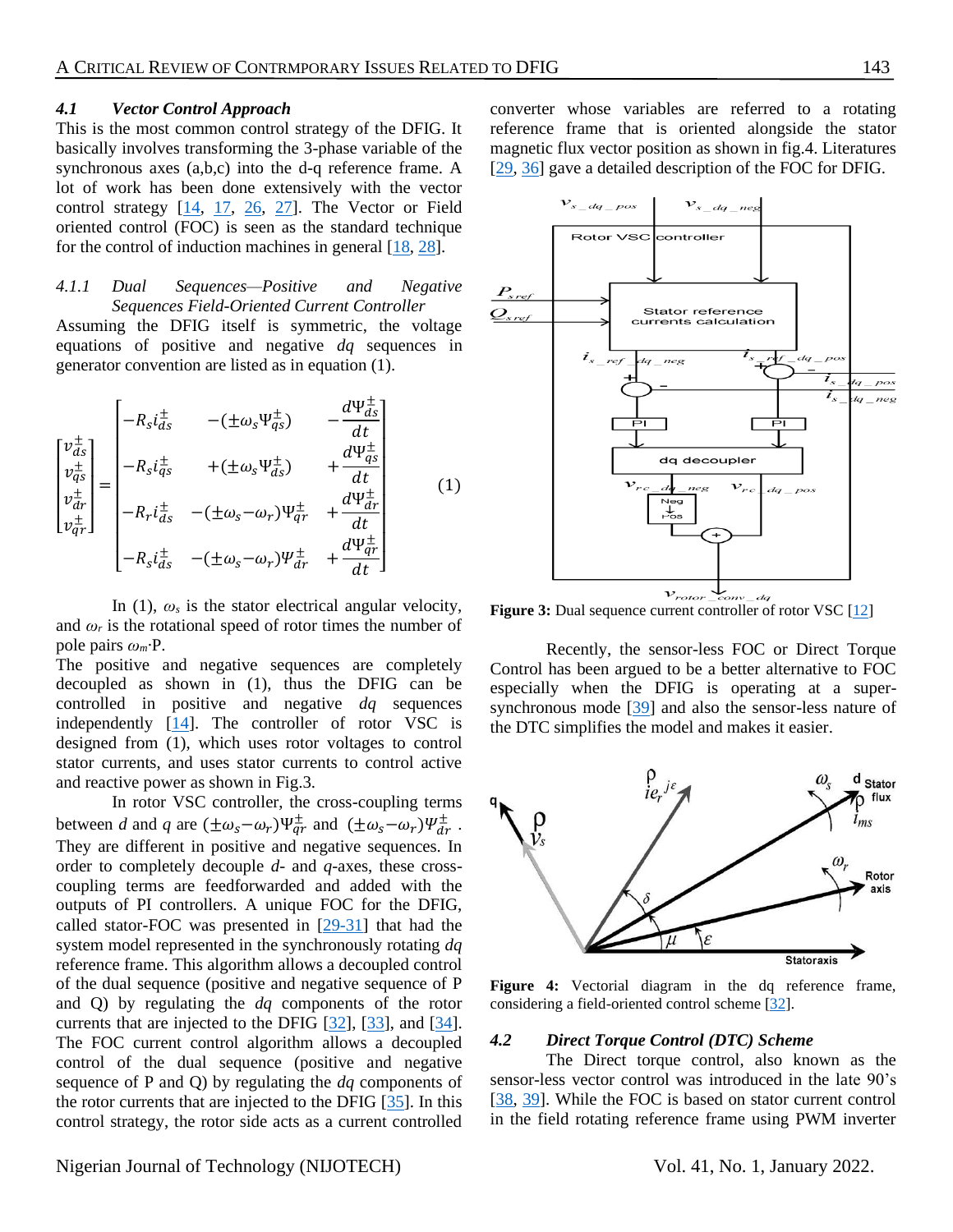control, the DTC is based on stator flux control in the stator fixed reference frame using direct control with the inverter switching [\[40\]](#page-6-9). A lot of comparative works have been carried out on the use of either FOC or DTC for the control of DFIG [\[37,](#page-6-10) [41,](#page-6-11) [42\]](#page-6-12). Unlike the FOC, the DTC does not require any current regulator, coordinate transformation and PWM signal generator, it is also very simple and controls the torque of the machine in both steady-state and transient state  $[41]$ . However, it becomes difficult to control torque of the at sub-synchronous speeds, and has setbacks of high current and torque ripples as well. Therefore, some researchers, [\[41\]](#page-6-11), picks the FOC over the DTC, while many others  $[37, 42]$  $[37, 42]$  prefers the DTC as regards to its simplicity and good torque control.

## *4.3 Low Voltage Ride-through Issues*

In electrical power engineering, fault Ride Through (FRT), sometimes referred to Under-Voltage Ride Through (UVRT) or Low-voltage Ride Through (LVRT) is the capability of electric generators to stay connected in short periods of lower electric network voltage (voltage dip). It is needed at distribution level to prevent a short-circuit at High voltage or Extra High voltage from causing a wide-spread loss of generation. A voltage dip or voltage sag is a term referred to when there is a short reduction in rms voltage which can be caused by a short-circuit, overload or starting of electric motors.

The LVRT capability of DFIG under symmetrical voltage dip has been studied and investigated by many researchers [\[43](#page-7-0)[-45\]](#page-7-1), but DFIG characteristics during unsymmetrical voltage sag has been seldom looked into by the likes of [\[14\]](#page-5-13), who argued that unsymmetrical faults occur more frequently than the symmetrical fault. The most obvious challenge during a symmetrical fault condition has been observed to be the stator transient overcurrent which a relatively effective solution has been proposed in [\[43](#page-7-0)[-45\]](#page-7-1) mainly consisting of the crowbar circuit. The most obvious issues faced during unsymmetrical voltage dip in DFIG is the large electric pulsation and voltage ripple in the dc-link of the back-toback VSC that may decrease the lifetime of the dc capacitance. Literatures [\[19\]](#page-5-16) and [\[35\]](#page-6-13),wrote on the control system of a DFIG during unbalanced grid voltage situation where a feed-forward loop on classical field-oriented current (FOC) controller to limit torque ripple was used, which according to [\[14\]](#page-5-13), is simple and robust. Literature[\[14\]](#page-5-13) gave a theoretical analysis of DFIG under unsymmetrical fault, and presented two methods to limit both torque pulsation and dc voltage ripple using the delay cancellation method which [\[14\]](#page-5-13), picked over the low pass filter method, the focus was on how to improve the performance of DFIG itself under unsymmetrical voltage

integrated with a strong power grid, but the analysis on how to use DFIG to improve grid performance when it is connected with a weak power grid such as to limit the grid voltage unbalance is missing.

**4.4** *FOC Control with Rotor-connected Low-Pass* **Filter:** Proposed solution to large torque pulsations of a DFIG during an unsymmetrical voltage dip

This FOC control performs an accurate separation of positive and negative sequences of the DFIG variables. It is based on the fact that the negative sequence component would appear as a second-order harmonic in the synchronous rotating frame i.e., positive *dq*, and the positive sequence component would appear as a second order harmonic in the negative synchronous rotating frame i.e., negative *dq*. The low-pass filter will be used to bypass the dc values and suppress the high-frequency oscillations. The schematic description of this method is shown in fig.5.

Positive transform



#### Negative transform

**Fig. 5:** Separation of positive and negative sequences by lowpass filter

The main interest of the work is to curtail the large torque pulsations on the rotor circuit caused by unsymmetrical voltage dip. To that effect, the low pass filter will be integrated on the rotor circuit which would filter out the large torque pulsations. To validate the efficiency of the low pass filter with respects to solving the identified problem, a 10kW DFIG model would be simulated on MATLAB/Simulink software package, an unsymmetrical fault will be initiated on the system, and hence, the response to normal operation of the DFIG, the response of the system during unsymmetrical voltage dip with and without the low pass filter will be simulated and the results will further be analyzed.

#### **5.0 CONCLUSION**

In this paper the major contemporary issues related to the DFIG are reviewed. The contributions many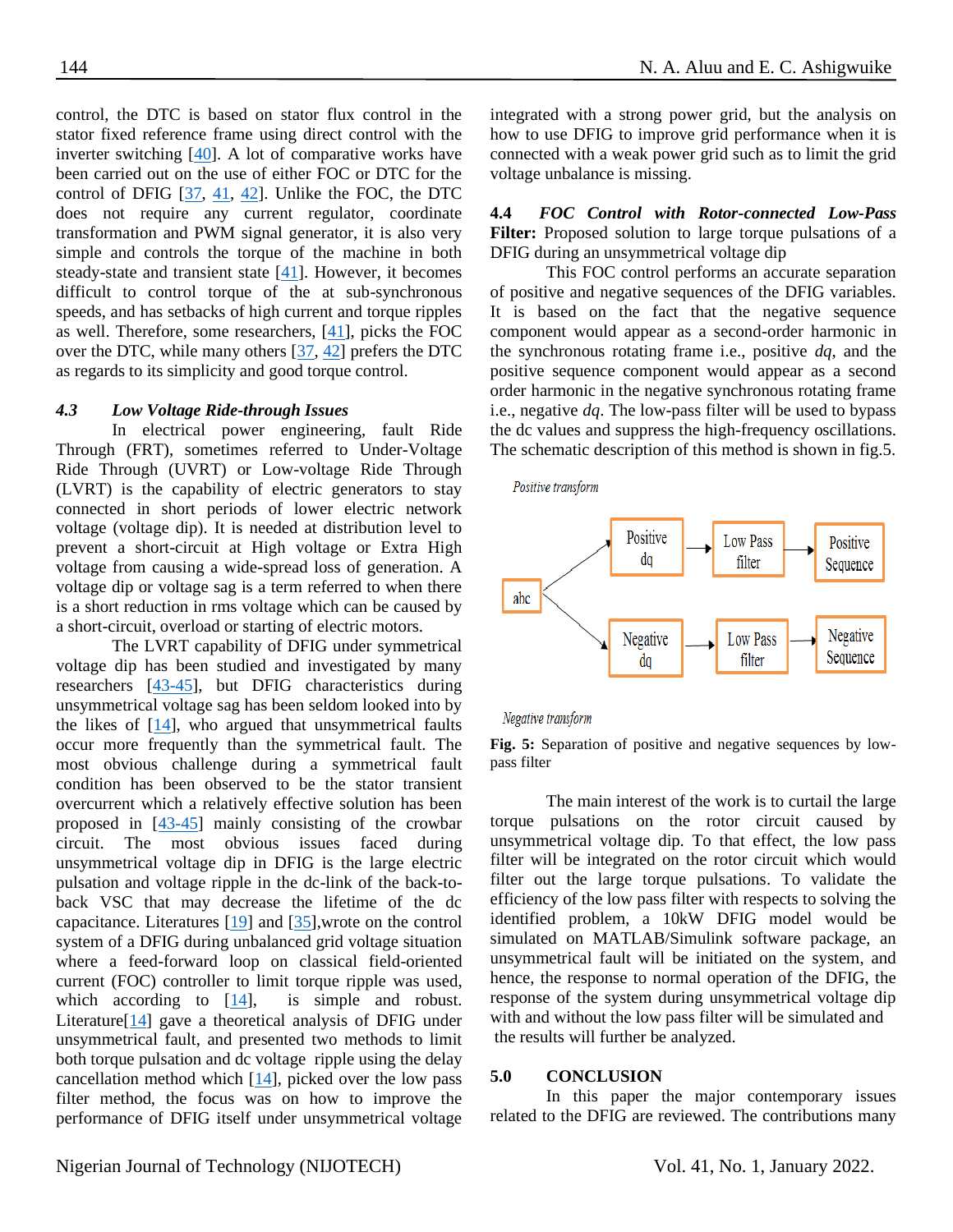researchers have made in the successful operation and integration of the DFIG-wind turbine system into the grid are also highlighted and reviewed. There are so many contributions from researchers on how to solve the issues relating to the DFIG. some of these issues have not been arrested effectively and still gives room for more research work to be done especially on the area of the fault ridethrough of the DFIG during an unsymmetrical fault situation. A field-oriented control scheme with rotor connected low pass filter is proposed as a means of reducing the large torque pulsations experienced by a gridconnected DFIG during unsymmetrical voltage dip, However, this is still currently under study.

### **REFERENCES**

- <span id="page-5-0"></span>[1] Yao. F., Bansal R. C., Dong Z. Y, Saket R. K., Shakya. J.S., "Wind Energy Resources: Theory, Design and Applications," in *Handbook of renewable energy technology*, Singapore, World Scientific Publishing House, 2011.
- <span id="page-5-1"></span>[2] Cheng.W.E., Lin.J.K., Bao.Y.J, Xue.X.D, "Review of the wind energy generating system," *8th International conference on advances in power system control, operation and management,* pp. 1-7, 2009.
- <span id="page-5-2"></span>[3] world wind energy reporter, "www.wwindea.org," 2010. [Online]. Available: https://www.wwindea.org/home/images/stories/pdfs/ worldwindenergyreport2010\_s.pdf.
- <span id="page-5-3"></span>[4] Tazil.M, et. al, "Three-phase doubly-fed generators: an overview," *Institution of Engineering and Technology, Electric Power Applications,* 4, 2010, pp. 75-89.
- <span id="page-5-4"></span>[5] Bharti. O. P. Saket R. K, Nager S. K.a, "Controller Design of Design of DFIG Based Wind Turbine by Using Evolutionary Soft Computational Techniques," *Engineering, Technology & Applied Science Research,* 7(3), 2017, pp. 1732-1736.
- <span id="page-5-5"></span>[6] Onofre A. M. et al, "Torque Controller of a DFIG impelled by a DC motor for wind system applications," *Institution of Engineering and Technology, Renewable Power generation,* 8(5), 2013, pp. 484-497.
- <span id="page-5-6"></span>[7] Tsili M. P, "A review of grid code technical requirements for wind farms," *Institution of Engineering and Technology, Renew. Power Gen.,*  3(3), (2009), pp. 308-332.
- <span id="page-5-7"></span>[8] Amevi, A. Hagan, E. B. "A Wind Turbine System Model using a Doubly-fed Induction Generator," *International Journal of Computer Applications,*

90(15), 2014, pp. 6-14.

- <span id="page-5-8"></span>[9] A. A Tanvir, A Merabet, B Rachid, "Real-Time Control of Active and Reactive power for DFIG-Based Wind Energy Conversion system," *Energies,*  8, 2015, pp. 10389-408.
- <span id="page-5-9"></span>[10] Aluu.N.C, *Proposal on the operation of DFIG connected to a weak grid,* Abuja, 2019.
- <span id="page-5-10"></span>[11] Jadhav.H.T, Roy.R, "A comprehensive review on the grid integration of DFIG," *Electric Power and Energy Systems,* 49, 2013, pp. 8-18.
- <span id="page-5-11"></span>[12] Senthil.K, Gokulakrishnan, "Impact of FACTS controllers on the stability of power systems connected with DFIGs," *Int. Jour. Electr. Power Energy Syst.,* 33(5), 2011, pp. 1172-1174.
- <span id="page-5-12"></span>[13] W.Leonhard, Control of Electrical Drives, Berlin: Springer-Valarg, 1995.
- <span id="page-5-13"></span>[14] Y.Zhou, P.Bauer, J.A.Ferreira, J.Pierik, "Operation of Grid-Connected DFIG under Unbalanced Grid voltage condition," *Institute of Electrical and Electronics Engineers Transactions on Energy Conversion,* 24(1), 2009, pp. 240-245.
- <span id="page-5-14"></span>[15] Jiang.F, Bo.Z.Q, Li.R., "Performance of induction generator in parallel with an unbalanced three phase system," *POWERCON,* 2, 1998, pp. 1193-1197.
- [16] Naess.B.I, Undeland.T.M, Gjengedal.T, "Methods for reduction of voltage unbalance in weak grids connected to wind plants," in *Proc. Institute of Electrical and Electronics Engineers Workshop Wind power Impacts Power Syst.*, Oslo, Norway, 2002.
- <span id="page-5-15"></span>[17] Brekken.T.K.A, Mohan.N, "Control of doubly fed induction wind generator under unbalanced grid voltage conditions," *Institute of Electrical and Electronics Engineers Transactions on Energy Conversion*, 22(1), 2007, pp. 129-135.
- <span id="page-5-18"></span>[18] Pena.R, Cardenas.R, Clare.J, Wheeler.P., "Control system for unbalanced operation of stand-alone DFIG," *Institute of Electrical and Electronics Engineers Transactions on Energy Conversion.,*  22(2), 2007, pp. 544-545.
- <span id="page-5-16"></span>[19] Seman, S. Niiranen, J. Arkkio, A. "Ride-through analysis of Doubly-fed induction wind-power generator under unsymmetrical network disturbance," *Institute of Electrical and Electronics Engineers Transactions on Power System*, 21(4), 2006, pp. 17821789.
- <span id="page-5-17"></span>[20] Kim H.A, "The instantaneous power theory based on mapping matrices in three-phase circuits," in *Proc. Power Convers.*, Nagaoka, Japan, 1997.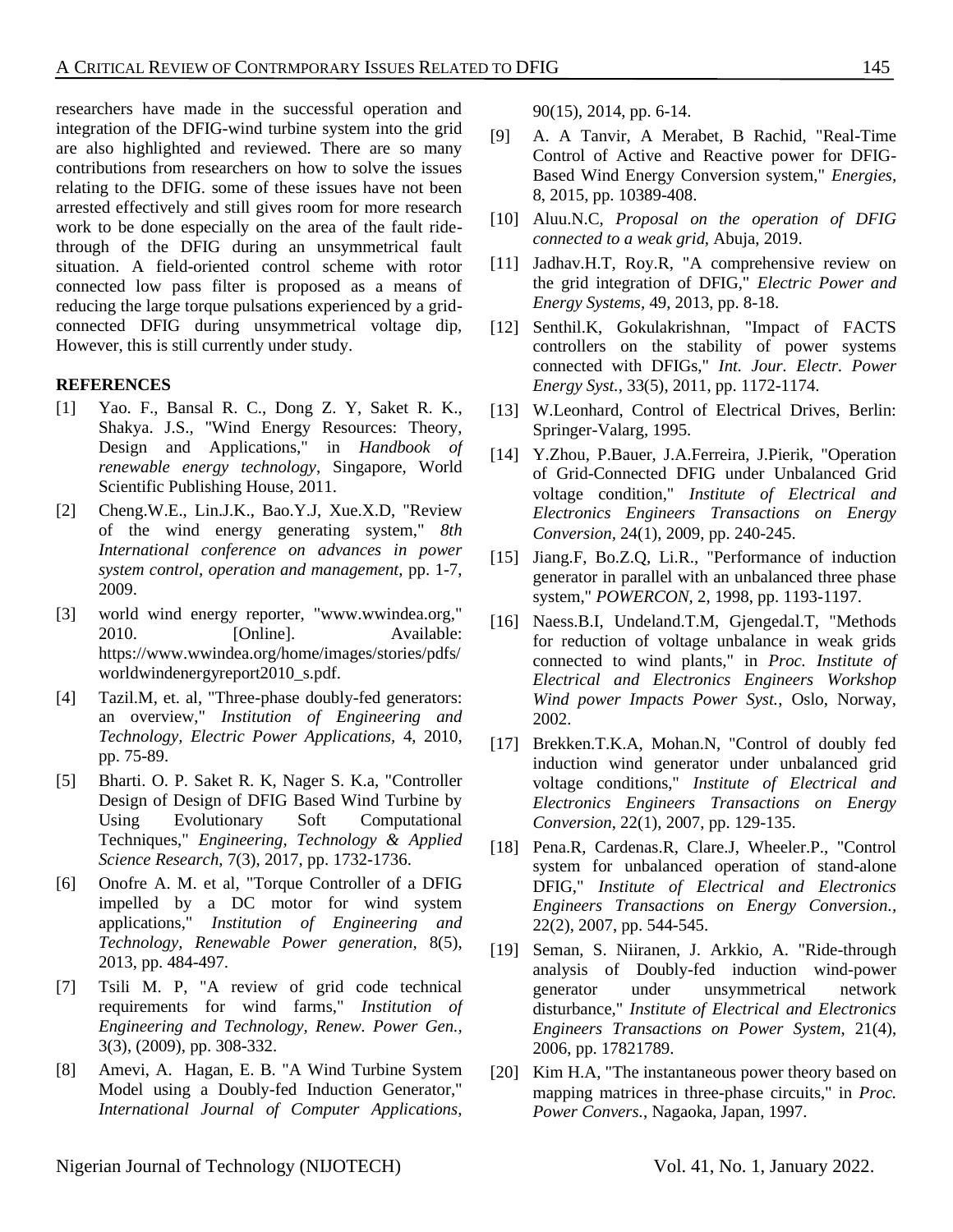- [21] Akira.N, Tanaka.T, "A new definition of instanteneous active-reactive current and power based on instantaneous space vectors on polar coordinates in three-phase circuits," *Institute of Electrical and Electronics Engineers Transactions, Power Delivery,* 11(3), 1996, pp. 1238-1343.
- [22] Saccomando.J.S., "Transient operation of gridconnected voltage source converter under unbalanced voltage conditions," in *Proc. Ind. Appl. Conf., 36th IAS Annu. Meeting*, 2001.
- [23] Marques.G.D, "A comparison of active power filter control methods in unbalanced and non-sinusoidal conditions," *Proc. 24th Annual Conference Institute of Electrical and Electronics Engineers Industrial Electronics,* 1, 1998, pp. 444-449.
- [24] Rioual.P, Pouliquen.H, Louis.J.P, "Regulation of a PWM rectifier in the unbalanced network state using a generalized model," *Institute of Electrical and Electronics Engineers Transactions on Power Electronic,* 11(3), 1996, pp. 495-502.
- [25] Song.H.S, Nam.K., "Dual current control scheme for PWM converter under unbalanced input voltage conditions," *Institute of Electrical and Electronics Engineers Transactions on Industrial Electronic,*  46(5), 1999, pp. 953-959.
- <span id="page-6-6"></span>[26] Akpama.E.J, Okoro.I.O, Chikuni.E, "SImulation of the performance of induction machine under unbalanced source voltage conditions," *Pacific Journal of Science and Technology,* 11(1), 2010 pp. 9-15.
- <span id="page-6-1"></span>[27] Mei.F, Bikash.C.P, "Modelling and small-signal analysis of a grid-connected DFIG," *Institute of Electrical and Electronics Engineers Transactions on Power Conversion,* 5, 2005, pp. 1-8.
- <span id="page-6-2"></span>[28] Abad.G, Iwanski.G, Lopez.J, Marroyo.L, Rodriguez.M.A, Doubly Fed Induction Machine: Modelling and Control for Wind Energy generation application, Hoboken: Wiley, 2011.
- <span id="page-6-3"></span>[29] Pena.R., Clare.J.C, Asher.M., "DFIG using back-toback PWM converters and its application to variable speed wind-energy generation," *Proceedings Institute of Electrical and Electronics Engineers Transactions on Applied Electronics,* 143(3), 1996, pp. 231-241.
- [30] Hansen.A.D, Sorensen.P, Lov.F, Blaabjerg.F, "Control of variable speed wind turbines with DFIG," *Wind Eng.,* 28(4), 2004, pp. 411-434.
- [31] Qiao.W, Zhou.W, Aller.J.M, Harley.R.G, "Wind speed estimation based sensorless output

maximization control for a wind turbine driving of DFIG," *Institute of Electrical and Electronics Engineers Transactions on Energy Conversion*, *Power Electron.,* 23(3), 2008, pp. 1156-1169.

- <span id="page-6-4"></span>[32] A.Luna, F.K.de Arayo, D.Santos, P.Rodriguez, "Simplified modelling of a DFIG for Transient studies in WInd power applications," *Institute of Electrical and Electronics Engineers Transactions on Industrial Electronics,* 58(1), 2011, pp. 9-19.
- [33] Levi, E. "Multi-phase electric machines for variablespeed applications," *Institute of Electrical and Electronics Engineers Transactions on Industrial Electronics,* 55(5), 2008, pp. 1893-1909.
- <span id="page-6-5"></span>[34] Zeng, Q. Chang, L. "An advanced SVPWM-based predictive current controller for three-phase inverters in distributed generation systems," *Institute of Electrical and Electronics Engineers Transactions on Industrial Electronics,* 55(3), 2008, pp. 1235- 1246.
- <span id="page-6-13"></span>[35] K.A.Ted, N.Mohan., "Control of DFIWG under unbalanced grid voltage conditions," *Institute of Electrical and Electronics Engineers Transactions on Energy Conversion*,*,* 22(1), 2007, pp. 129-135.
- <span id="page-6-0"></span>[36] Muller. S, Deicke.M,, "DFIG systems for wind turbines," *Institute of Electrical and Electronics Engineers Transactions on Industrial Application Magazine,* 8(3), 2002, pp. 26-33.
- <span id="page-6-10"></span>[37] Seshubabu. K, Jose. C.J., "Comparison of sensor and sensor-less Vector Control techniques for Induction Motor," *International Journal on Electrical Engineering and Informatics,* 9(1), 2017, pp. 71-89.
- <span id="page-6-8"></span>[38] Takahashi.I, Ohmori.Y, "High performance direct torque control of induction motor," *Institute of Electrical and Electronics Engineers Transactions on Industrial Electronics,* 25(2), (1989), pp. 257- 264.
- <span id="page-6-7"></span>[39] Manfred.D., "Direct self-control of the flux and the rotary moment of a rotary-field machine". *US Patent 4678248*, 7th July 1987.
- <span id="page-6-9"></span>[40] Fattahi S. J., Khayyat A.A, "Direct torque control of brushless Doubly fed induction machine," *Int. Symp. Power. Electron. Elect. Drives Aut. and Motion,* 10, 2010, pp. 1744-1747.
- <span id="page-6-11"></span>[41] Milan.S.T, Sharma.A.K, "Comparative study of field oriented control and direct torque control of induction motor," *International Journal of Scientific Development and Research,* 3(7), 2018, pp. 209- 217.
- <span id="page-6-12"></span>[42] Venu.G.B.T, "Comparison between Direct and

Nigerian Journal of Technology (NIJOTECH) Vol. 41, No. 1, January 2022.